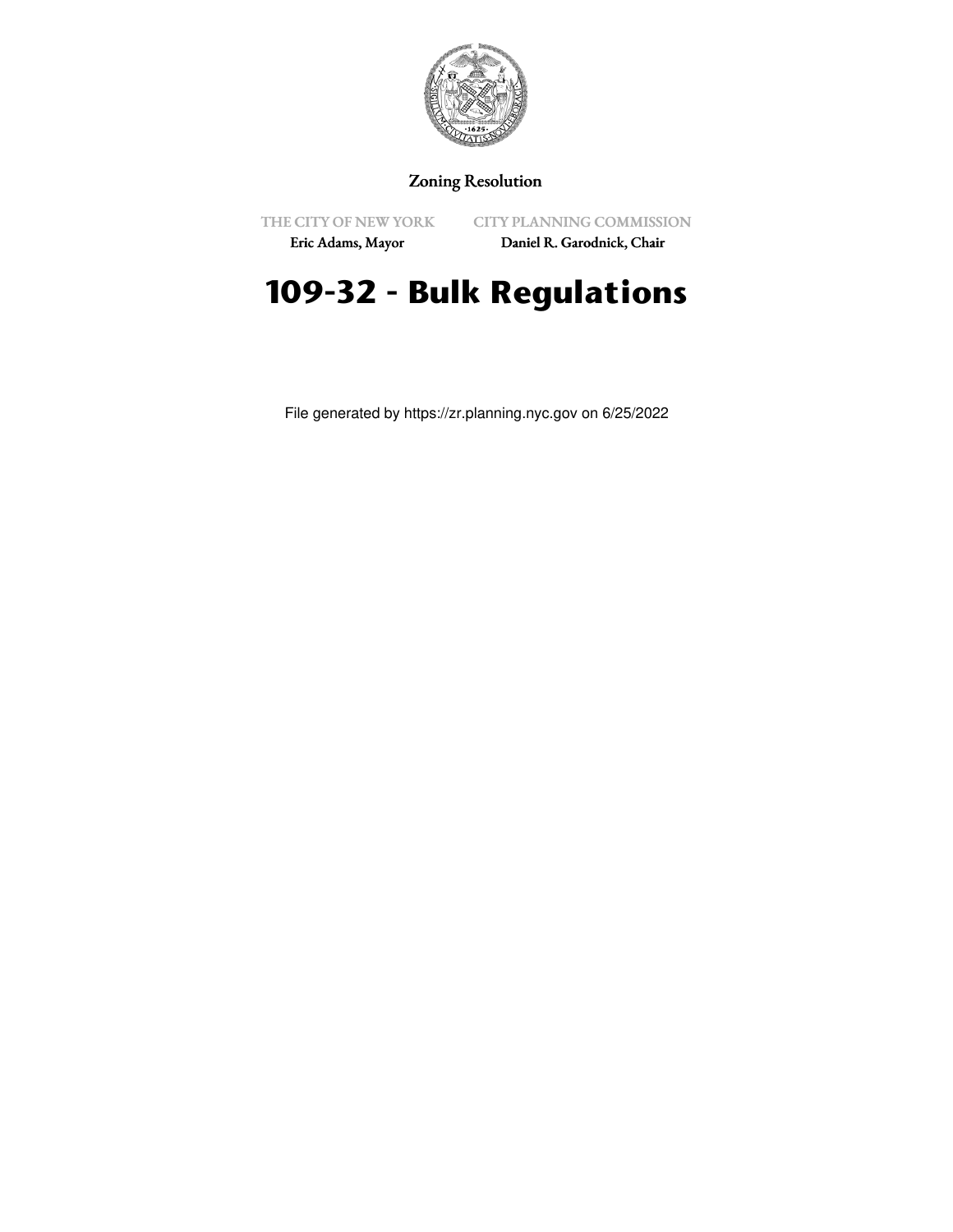## **109-32 - Bulk Regulations**

LAST AMENDED 2/2/2011

The #bulk# regulations of the underlying district shall apply to the Houston Street Corridor (Area B), except as set forth in this Section.

#### **109-321 - Floor area regulation**

LAST AMENDED 10/7/2021

The maximum #floor area ratio# permitted on a #zoning lot# is 7.52 for #residential use#, 6.0 for #commercial use# and 7.5 for #community facility use#. In no event shall the total #floor area ratio# for all #uses# exceed 7.52. However, for #developments# or #enlargements# on #qualifying transit improvement sites#, a #floor area# bonus for #mass transit station# improvements may be granted by the City Planning Commission pursuant to the provisions of Section 66-51 (Additional Floor Area for Mass Transit Station Improvements). For the purposes of this paragraph, defined terms additionally include those in Section 66-11 (Definitions).

## **109-322 - Lot coverage regulations**

LAST AMENDED 3/22/2016

For any #zoning lot# within Area B, the maximum #lot coverage# shall not exceed the following percentages:

| Lot Type                    | Maximum #Lot Coverage# (in<br>percent) |
|-----------------------------|----------------------------------------|
| #Corner lot#                | 100                                    |
| #Interior# or #through lot# | 70                                     |

### **109-323 - Height and setback regulations**

LAST AMENDED 2/2/2011

The #street wall# of any #building# for the first two #stories# or 23 feet, whichever is greater, shall be located on the #street line# and extend the entire length of the #street line# of the #zoning lot# not occupied by existing #buildings# to remain. However, at the intersection of two #street lines#, the #street wall# may be located anywhere within an area bounded by the two #street lines# and lines parallel to, and 10 feet from each #street line#. No #street wall# shall be required along a #street line# bounding any portion of a #zoning lot# which is less than 25 feet in depth measured from the #street line# of a #wide street#.

For #street walls# above the level of the second #story# or 23 feet, whichever is greater, at least 50 percent of the aggregate length of the #street walls# shall be located on the #street line#. The remainder of the aggregate length of the mandatory #street walls# at each #story# may be recessed from the #street line# to a depth not exceeding 10 feet provided that the length of any such